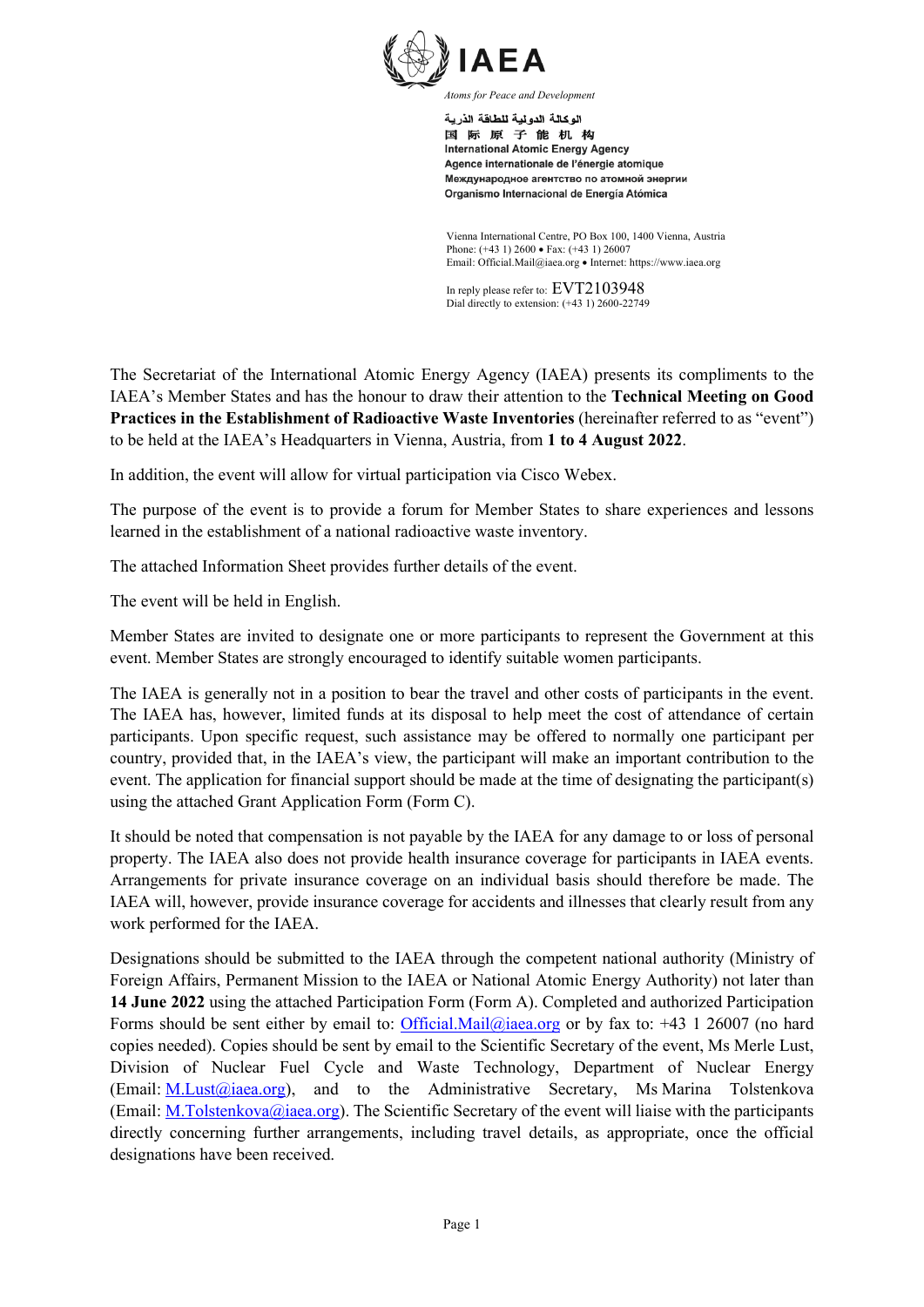Should Governments wish, in addition, to appoint one or more observers to assist and advise the designated participants, they are kindly requested to inform the IAEA of the names and contact details of any such observers by the above date. In accordance with the established rules, Governments are expected to bear the cost of attendance of any observers they may send to IAEA events. Compensation is not payable by the IAEA for any damage to or loss of observers' personal property or for illness, injury or death occurring while travelling to or in connection with their attendance at IAEA events.

The IAEA takes no responsibility for, and the provider of the virtual meeting services has represented and warranted that the Services shall not contain, and that no end user shall receive from the software used to hold the virtual meeting, any virus, worm, trap door, back door, timer, clock, counter or other limiting routine, instruction or design, or other malicious, illicit or similar unrequested code, including surveillance software or routines which may, or is designed to, permit access by any person, or on its own, to erase, or otherwise harm or modify any data or any system, server, facility or other infrastructure of any end user (collectively, a "Disabling Code").

The Secretariat of the International Atomic Energy Agency avails itself of this opportunity to renew to the IAEA's Member States the assurances of its highest consideration.



2022-05-17

Enclosures: Information Sheet Participation Form (Form A)

Grant Application Form (Form C)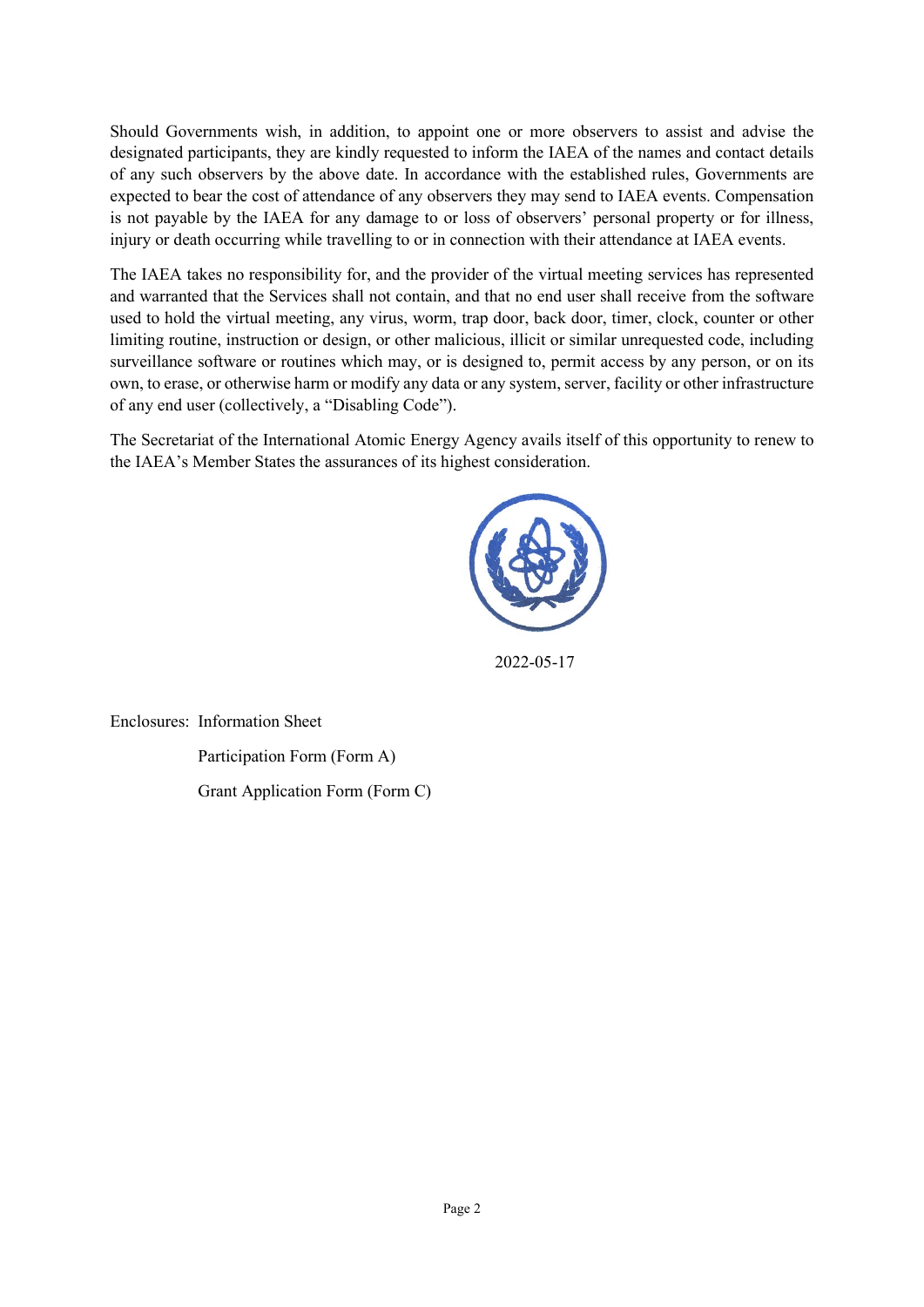

# **Technical Meeting on Good Practices in the Establishment of Radioactive Waste Inventories**

### **IAEA Headquarters, Vienna, Austria** and virtual participation via Cisco Webex

**1–4 August 2022**

**Ref. No.: EVT2103948**

## **Information Sheet**

## **Introduction**

Radioactive Waste Inventory is an important factor in planning safe and efficient management routes for all waste streams. In order to formulate a meaningful policy, it is necessary to have sufficient information on the national situation, which among other factors also includes inventories of radioactive waste. These inventories should include best available data on radioactive waste and materials in the country, both for actual and planned waste streams. Collected data may include among others: waste classification, waste volume, estimated disposal volume, composition of the waste, main radionuclides, activity concentration, planned management routes, etc.

The approaches to collect and manage the data might differ as well in different the Member States. During decades, the Member States have established and developed their radioactive waste inventories based on their needs and experiences. It is important to have clearly defined responsibilities for inventory data collection. These inventory data can be used by wide range of stakeholders for range of the purposes, and it is clear trend that more and more Member States make inventory data available publicly.

There are also international requirements and tools for reporting the inventories of radioactive waste. For example, the Joint Convention on the Safety of Spent Fuel Management and on the Safety of Radioactive Waste Management states that the National report shall also include also: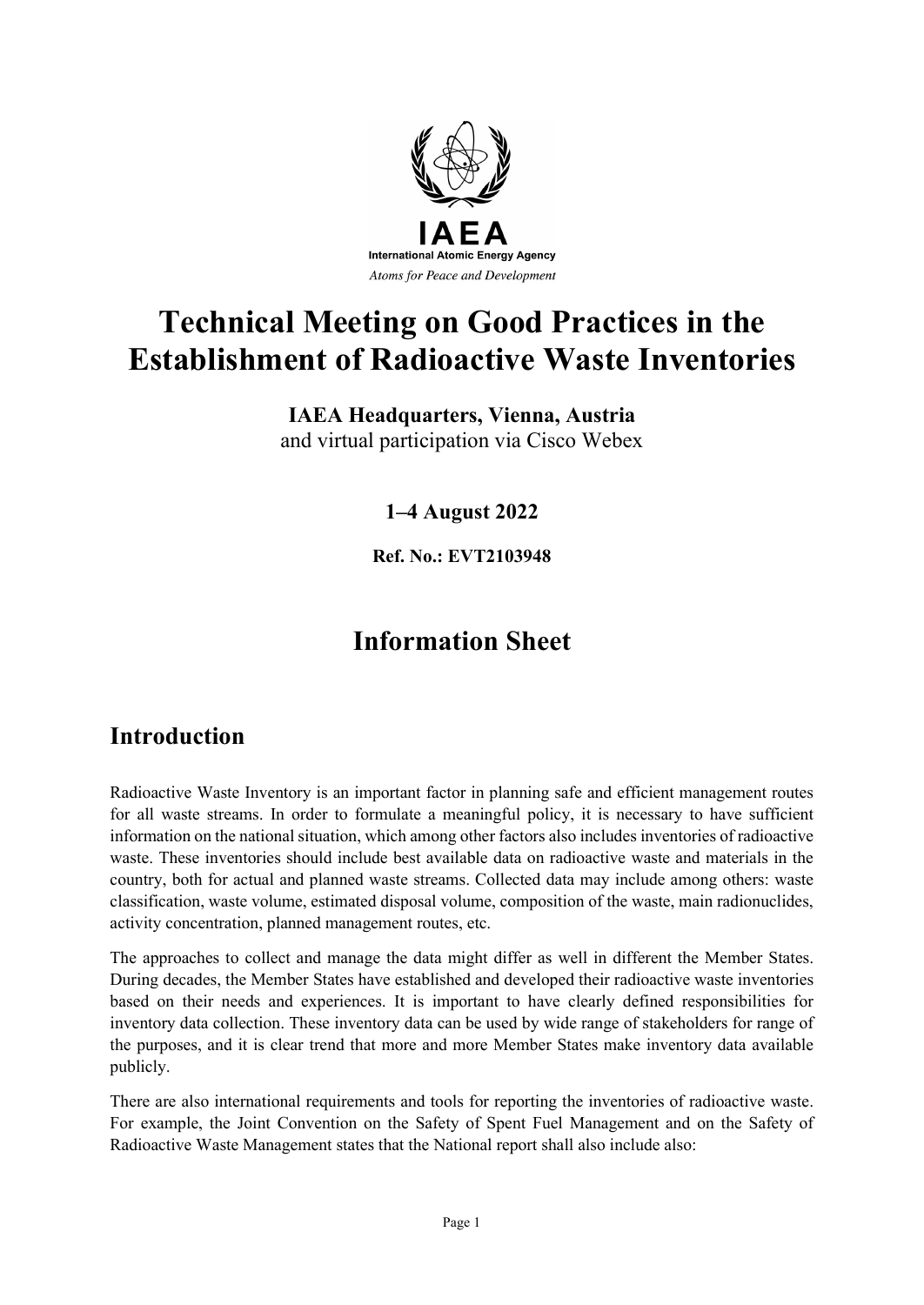- a list of the radioactive waste management facilities subject to this Convention, their location, main purpose and essential features and
- an inventory of radioactive waste that is subject to this Convention.

The Joint Convention defines that the inventory shall contain a description of the material and other appropriate information available, such as volume or mass, activity and specific radionuclides. In order to facilitate that reporting, the harmonized parameter set for reporting the inventory of radioactive waste was agreed in 2017 and it has been in use for some years.

### **Objectives**

The purpose of the event is to provide a forum for Member States to share experiences and lessons learned in the establishment of a national radioactive waste inventory.

The meeting will provide the possibility to share the experiences with different national data sets and tools. The approaches used to estimate the future waste streams will be covered. The discussions will also involve the role of the inventory in planning and policy development.

### **Target Audience**

The target audience comprises regulatory bodies, government representatives, waste management organizations, and decommissioning and remediation organizations, or any other institutions with an interest in radioactive waste inventory. Member States are strongly encouraged to identify suitable women participants.

## **Working Language(s)**

The working language of this event will be English.

## **Expected Outputs**

The inputs from discussions will be used for preparations of further guiding materials.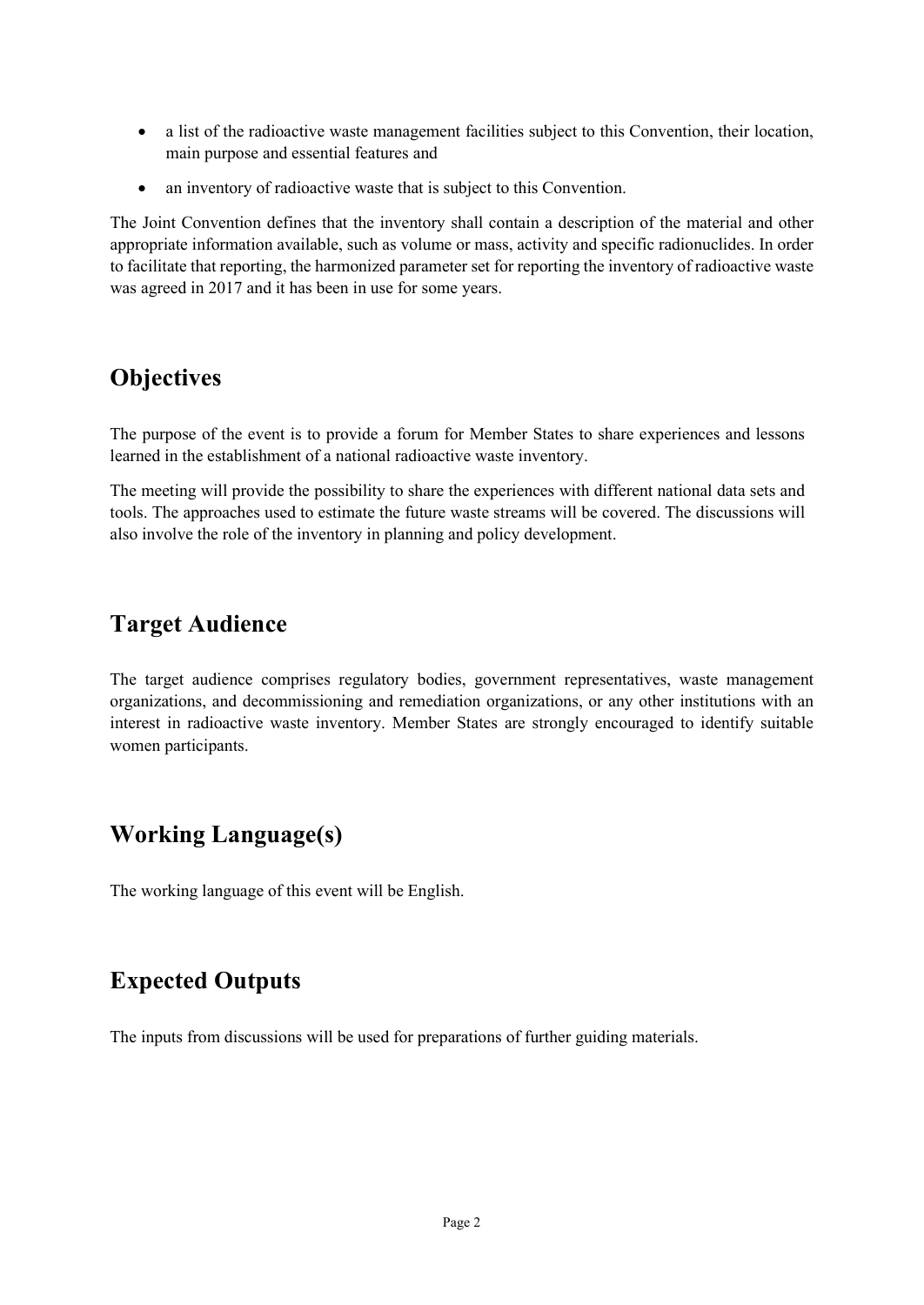## **Participation and Registration**

All persons wishing to participate in the event have to be designated by an IAEA Member State or should be members of organizations that have been invited to attend.

In order to be designated by an IAEA Member State, participants are requested to send the **Participation Form (Form A)** to their competent national authority (e.g. Ministry of Foreign Affairs, Permanent Mission to the IAEA or National Atomic Energy Authority) for onward transmission to the IAEA by **14 June 2022**. Participants who are members of an organization invited to attend are requested to send the **Participation Form (Form A)** through their organization to the IAEA by the above deadline.

Selected participants will be informed in due course on the procedures to be followed with regard to administrative and financial matters.

Participants are hereby informed that the personal data they submit will be processed in line with the [Agency's Personal Data and Privacy Policy](https://www.iaea.org/about/privacy-policy#:%7E:text=The%20IAEA%20is%20committed%20to,accountable%20and%20non%2Ddiscriminatory%20manner.&text=The%20Privacy%20Policy%20provides%20the,carrying%20out%20its%20mandated%20activities.) and is collected solely for the purpose(s) of reviewing and assessing the application and to complete logistical arrangements where required.

## **Expenditures and Grants**

No registration fee is charged to participants.

The IAEA is generally not in a position to bear the travel and other costs of participants in the event. The IAEA has, however, limited funds at its disposal to help meet the cost of attendance of certain participants. Upon specific request, such assistance may be offered to normally one participant per country, provided that, in the IAEA's view, the participant will make an important contribution to the event.

The application for financial support should be made using the **Grant Application Form (Form C),** which has to be stamped, signed and submitted by the competent national authority to the IAEA together with the **Participation Form (Form A)** by **14 June 2022**.

## **Venue**

The event will be held at the Vienna International Centre (VIC), where the IAEA's Headquarters are located. Participants must make their own travel and accommodation arrangements.

General information on the VIC and other practical details, such as a list of hotels offering a reduced rate for IAEA participants, are listed on the following IAEA web page:

#### [www.iaea.org/events.](http://www.iaea.org/events)

Participants are advised to arrive at Checkpoint 1/Gate 1 of the VIC one hour before the start of the event on the first day in order to allow for timely registration. Participants will need to present an official photo identification document in order to be admitted to the VIC premises.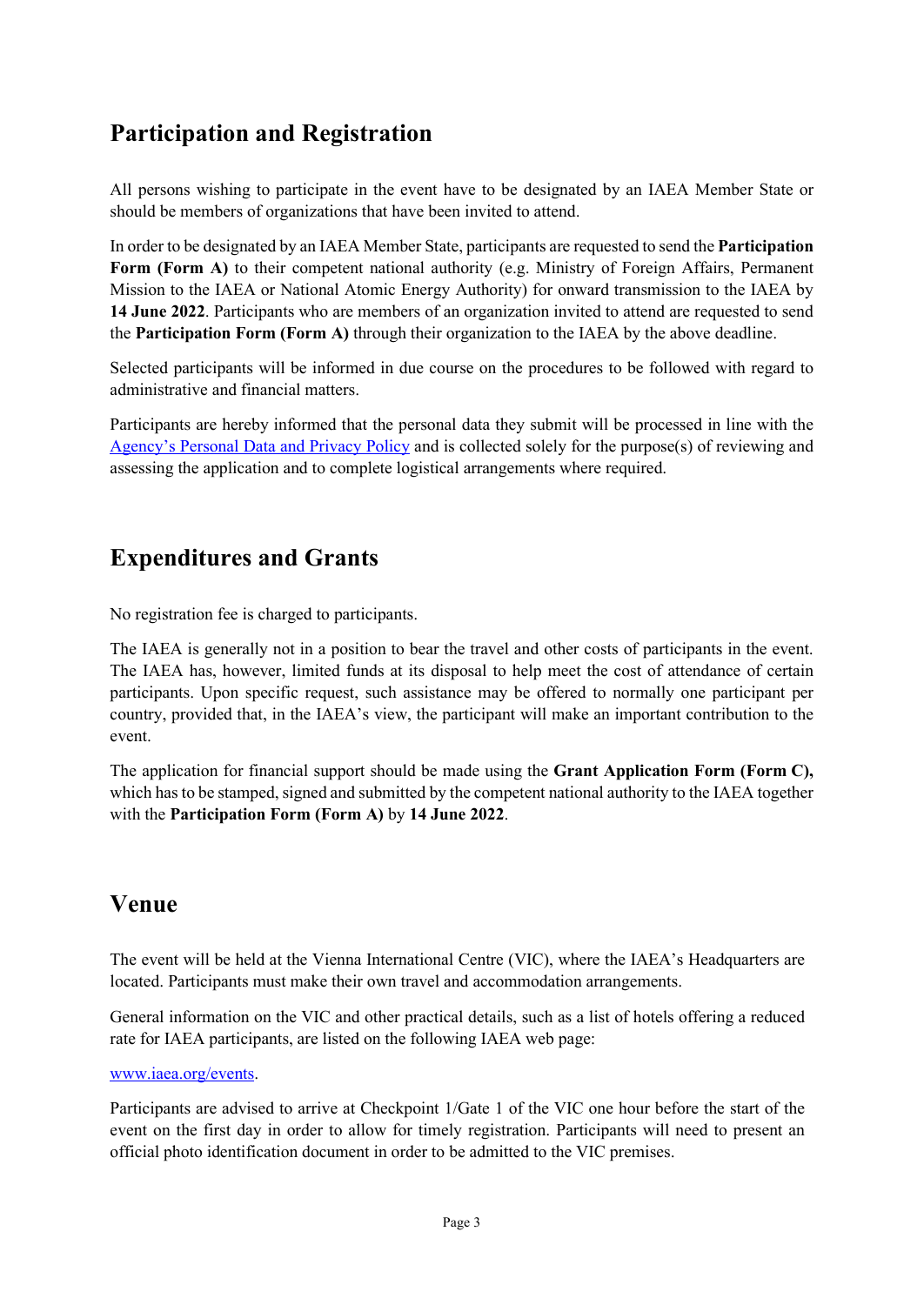### **Visas**

Participants who require a visa to enter Austria should submit the necessary application to the nearest diplomatic or consular representative of Austria at least four weeks before they travel to Austria. Since Austria is a Schengen State, persons requiring a visa will have to apply for a Schengen visa. In States where Austria has no diplomatic mission, visas can be obtained from the consular authority of a Schengen Partner State representing Austria in the country in question.

### **IAEA Contacts**

#### **Scientific Secretary:**

#### **Ms Merle Lust**

Division of Nuclear Fuel Cycle and Waste Technology Department of Nuclear Energy International Atomic Energy Agency Vienna International Centre PO Box 100 1400 VIENNA AUSTRIA

Tel.: +43 1 2600 22749 Fax: +43 1 26007 Email: [M.Lust@iaea.org](mailto:M.Lust@iaea.org)

#### **Administrative Secretary:**

#### **Ms Marina Tolstenkova**

Division of Nuclear Fuel Cycle and Waste Technology Department of Nuclear Energy International Atomic Energy Agency Vienna International Centre PO Box 100 1400 VIENNA AUSTRIA

Tel.: +43 1 2600 21968 Fax: +43 1 26007 Email: [M.Tolstenkova@iaea.org](mailto:M.Tolstenkova@iaea.org)

Subsequent correspondence on scientific matters should be sent to the Scientific Secretary and correspondence on other matters related to the event to the Administrative Secretary.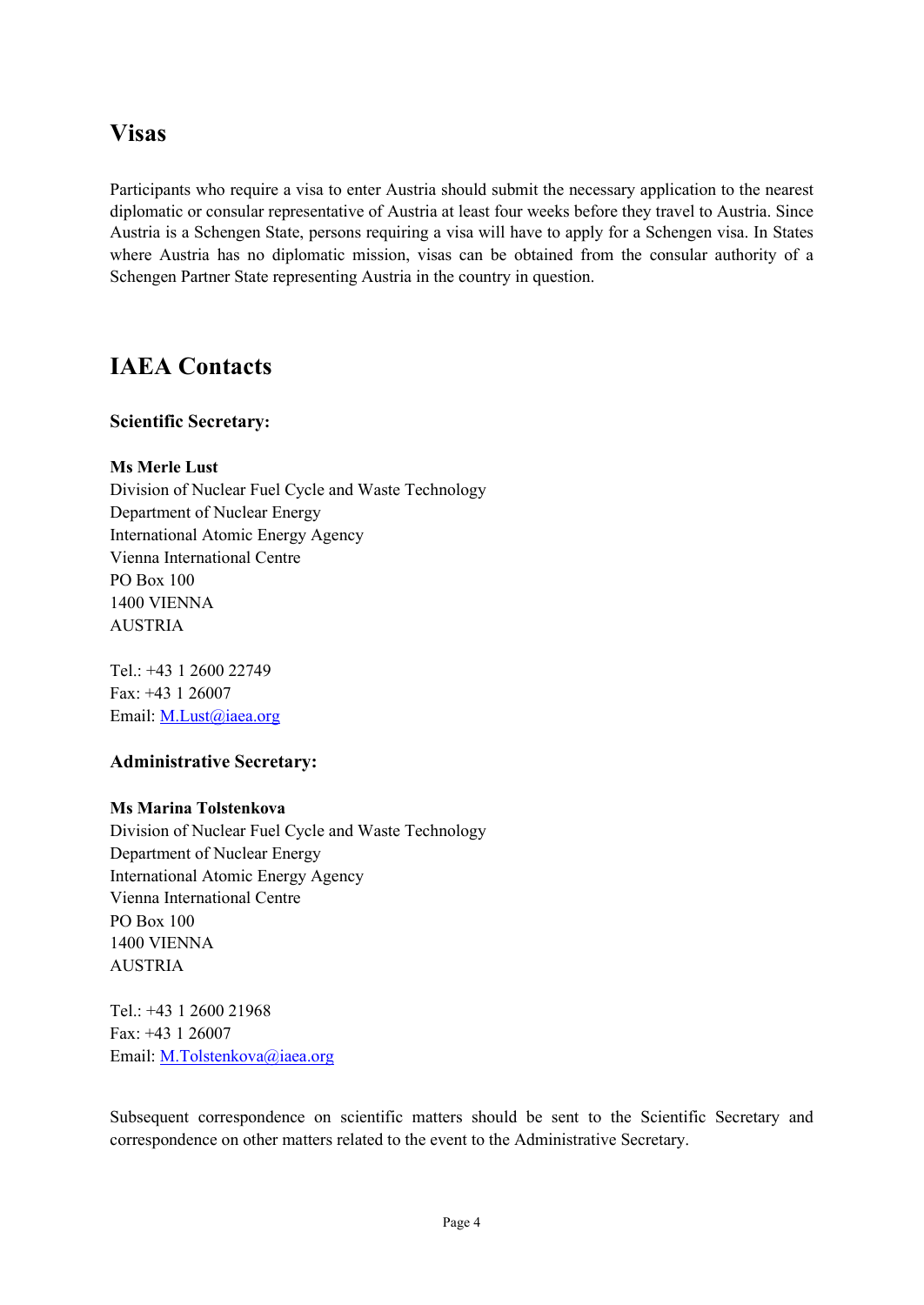

# **Participation Form**

### **Technical Meeting on Good Practices in the Establishment of Radioactive Waste Inventories**

#### **IAEA Headquarters Vienna, Austria and virtual participation via Cisco Webex**

#### **1–4 August 2022**

To be completed by the participant and sent to the competent national authority (e.g. Ministry of Foreign Affairs, Permanent Mission to the IAEA, or National Atomic Energy Authority) of his/her country for subsequent transmission to the International Atomic Energy Agency (IAEA) either by email to[: Official.Mail@iaea.org](mailto:official.mail@iaea.org) or by fax to: +43 1 26007 (no hard copies needed). Please also send a copy by email to the Scientific Secretary [M.Lust@iaea.org](mailto:M.Lust@iaea.org) and to the Administrative Secretary [M.Tolstenkova@iaea.org.](mailto:M.Tolstenkova@iaea.org)

Participants who are members of an invited organization can submit this form to their organization for subsequent transmission to the IAEA.

### **Deadline for receipt by IAEA through official channels: 14 June 2022**

| Family name(s): (same as in passport)               |                                                                                         | First name(s): (same as in passport) |                  | Mr/Ms |
|-----------------------------------------------------|-----------------------------------------------------------------------------------------|--------------------------------------|------------------|-------|
| Institution:                                        |                                                                                         |                                      |                  |       |
|                                                     |                                                                                         |                                      |                  |       |
| Full address:                                       |                                                                                         |                                      |                  |       |
|                                                     |                                                                                         |                                      |                  |       |
| Tel. (Fax):                                         |                                                                                         |                                      |                  |       |
| Email:                                              |                                                                                         |                                      |                  |       |
| Nationality:                                        | Representing following Member State/non-Member State/entity or<br>invited organization: |                                      |                  |       |
| If/as applicable:                                   |                                                                                         |                                      |                  |       |
| Do you intend to submit a paper?                    |                                                                                         | Yes                                  | $\overline{N}$ o |       |
| Would you prefer to present your paper as a poster? |                                                                                         | $Yes$ $\Box$                         | $\overline{N_0}$ |       |
| Title:                                              |                                                                                         |                                      |                  |       |
| I plan to attend virtually:                         |                                                                                         | Yes                                  | No               |       |

Participants are hereby informed that the personal data they submit will be processed in line with the [Agency's Personal Data and Privacy Policy](https://www.iaea.org/about/privacy-policy#:%7E:text=The%20IAEA%20is%20committed%20to,accountable%20and%20non%2Ddiscriminatory%20manner.&text=The%20Privacy%20Policy%20provides%20the,carrying%20out%20its%20mandated%20activities.) and is collected solely for the purpose(s) of reviewing and assessing the application and to complete logistical arrangements where required.